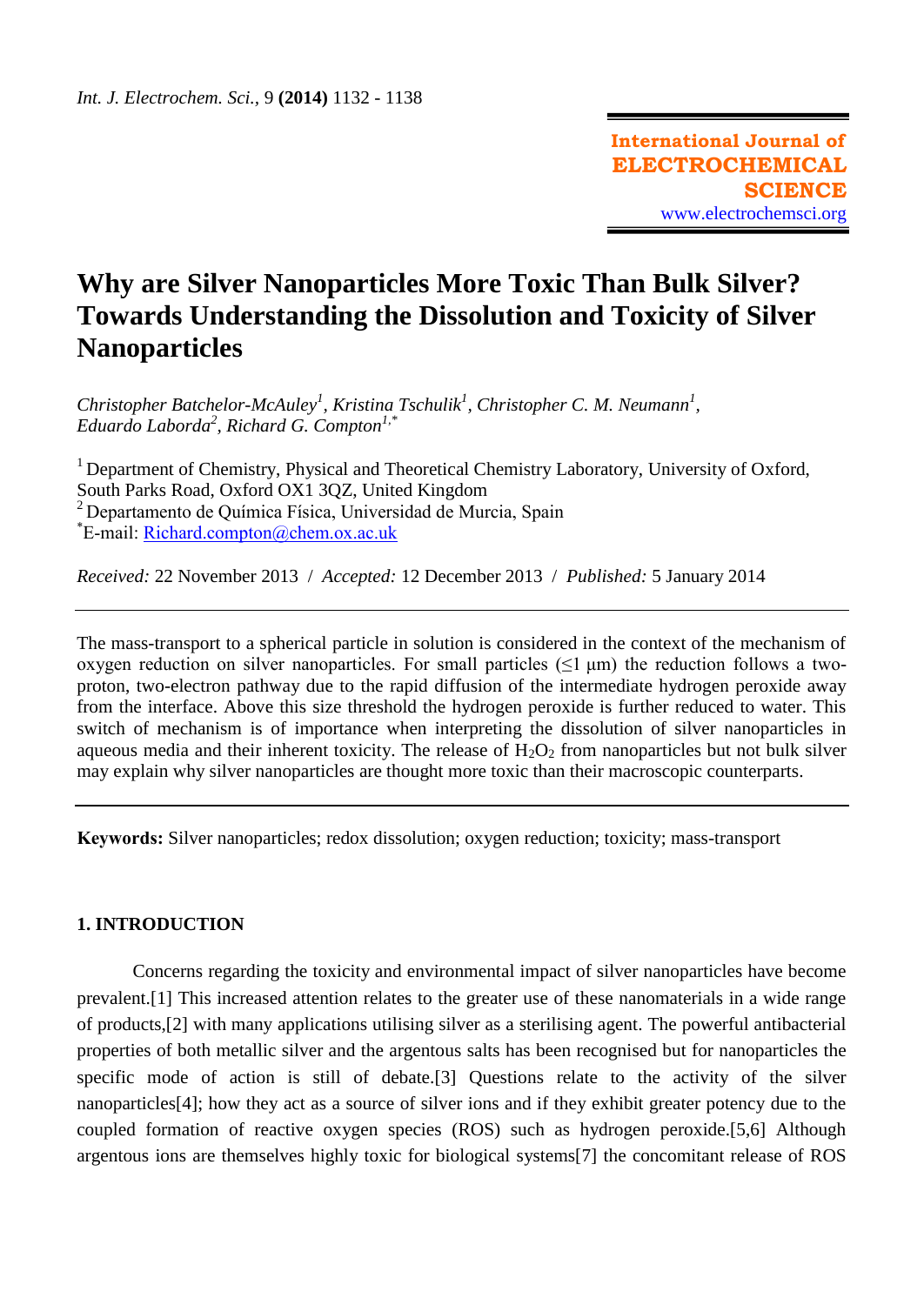from nano-silver may give physical insight into the origin of any enhanced toxicity relating to nanoparticulate silver.

Oxygen reduction is a highly complex redox system involving multiple coupled chemical steps including protonation and bond breaking.[8] Figure 1 gives a simplified outline of the possible routes for oxygen reduction, where the mechanism is either a direct four-electron process  $(k_1)$  or a step-wise process involving the intermediate, hydrogen peroxide  $(k_2)$ . This hydrogen peroxide formed by the step-wise mechanism may be either reduced further electrochemically  $(k_3)$  or it may undergo catalytic decomposition to form water and oxygen  $(k<sub>het</sub>)$ .



**Figure 1.** Schematic showing the generalised pathways for the reduction of oxygen.

Under *alkali* conditions the reduction of oxygen on a macroscopic silver electrode corresponds overall to a four-electron pathway.[9] However, at lower pHs the total number of electrons transferred to each oxygen molecule drops to  $n = 3.3$  at pH 5.8 [10] and  $n = 2$  at pH 1.[11] This indicates that the step-wise reduction mechanism is operative (note, even in acidic conditions near total four-electron reduction of oxygen on silver can be achieved by the application of high overpotentials [12]). At biologically relevant (near neutral) pHs this oxygen reduction process at a *macroelectrode* leads to appreciable hydrogen peroxide production on silver (n<4).

It is well recognised within the electrochemical field that mass-transport can alter the observed mechanism of a multi-step interfacial reaction at a stationary electrode.[13] In analogy, in this article we consider the influence of mass-transport upon a multi-step reaction at a particle isolated in solution. Specifically, we show why more ROS can be formed at nanoparticulate as compared to macro (bulk) silver during the oxidative dissolution of the metal. Initially we focus on the mechanistic interpretation of the dissolution of Ag nanoparticles in oxygenated and non-complex (i.e. low ionic strength and non thiol containing) aqueous media. In such aqueous systems this dissolution process likely occurs due to the presence of dissolved oxygen.[14-16] Commonly, justification for this is based on the noble nature of the metal with a standard potential of  $+0.799$  V (vs NHE) for the Ag/Ag+ couple,[17] consequently, the 'only' redox species able to oxidise the silver is oxygen. Here oxygen is assumed to undergo a four-electron reduction with a standard potential of  $+1.229$  V (vs NHE), [17] hence the reaction is taken to be thermodynamically favourable.<sup>[14-16]</sup> However, for sufficiently small particles ( $\leq 1 \mu m$ ) it will be shown that the high rates of mass-transport means that this reaction oxygen reduction process may stop at the formation of hydrogen peroxide. The thermodynamics associated with this two-electron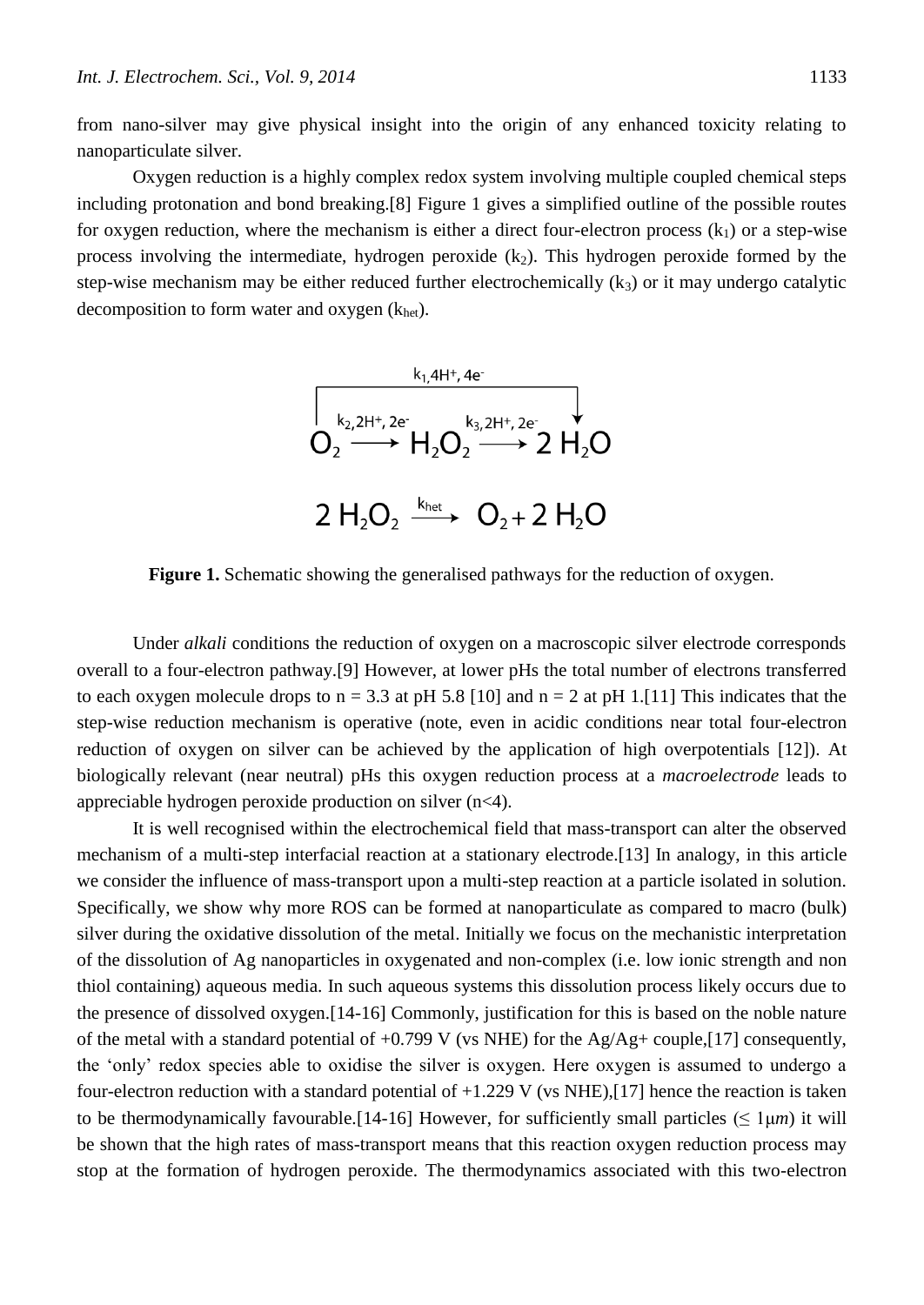reduction mechanism are also considered demonstrating that the reaction is favourable when the concentration of solution phase argentous ions is low.

Finally, having studied the thermodynamics and mechanistic aspects of this oxygen induced dissolution of silver particles in de-ionised and oxygenated solutions the discussion is extended towards the consideration of the influence of biologically relevant silver complexing groups such as chloride or thiols upon the nanoparticle dissolution process. Here the presence of these groups will make the dissolution process more thermodynamically favourable.

### **2. RESULTS AND DISCUSSION**

 $\overline{a}$ 

Recent work by Neumann *et al.* has demonstrated that the mixed mechanism for oxygen reduction at a macro silver electrode at pH 5.8 is a result of initial electrochemical formation of hydrogen peroxide at the surface followed by a relatively slow heterogeneous decomposition reaction to form oxygen and water  $(k<sub>het</sub>)$ . This reformed oxygen may then participate further in the reduction process. A value of  $1.3x10^{-2}$  cm s<sup>-1</sup> was reported for the heterogeneous decomposition rate constant.[10] This rate constant is in good agreement with independent prior work which reported a surface decomposition rate in alkali media as  $\sim 1x10^{-2}$  cm s<sup>-1</sup>.[18] Utilising this value of  $1.3x10^{-2}$  cm s<sup>-1</sup> for the silver-catalysed decomposition rate  $(k<sub>het</sub>)$ , the mechanism of oxygen reduction at an isolated silver particle can be considered. Analysis is predicated upon estimation of the minimum mass-transfer coefficient for hydrogen peroxide at a particle in solution. This calculation is achieved through the use of the experimentally verified work of Harriott, [19;20] and using a diffusion coefficient of  $0.83 \times 10^{-5}$  $\text{cm}^2$  s<sup>-1</sup> for the hydrogen peroxide in solution<sup>1</sup>; the results of which are shown in Figure 2. For small particles the mass-transport coefficient to and from the surface is found to be equal to D/r (black line), where D is the diffusion coefficient and r is the radius of the particle. For larger particles the masstransport coefficient is found to deviate from this simple limit as the influence of gravity must be considered due to the sedimentation of the particle within solution (red line) leading to convective transport.[19;20]

Via comparison of this calculated mass-transport coefficient  $-$  as a function of particle size  $$ with the known heterogeneous rate constant for the hydrogen peroxide decomposition, it is concluded that for large particles  $(\geq 1 \mu m)$  diameter) the mechanism of oxygen reduction is a mixed mechanism resulting in both the formation of water and hydrogen peroxide, with the proportion of water production increasing with increasing size. This mixed oxygen reduction mechanism arises due to the comparable magnitudes of the mass-transport coefficient and the heterogeneous decomposition rate. For example, for a particle with a diameter of 1.3 μm, due to the greater rate of mass-transport, 90% of the formed hydrogen peroxide is predicted to diffuse away prior to catalytic decomposition upon the surface. Moreover, for particles with a sub-micron diameter the mass-transport away from the particle

<sup>&</sup>lt;sup>1</sup> A range of diffusion coefficients are reported for hydrogen peroxide in the literature; however, the value of  $0.83x10$ <sup>.5</sup> cm² s<sup>.1</sup> [21] has been recorded over H2O2 concentrations of 2-30 mM and is in agreement with the values reported by Meyer.[22]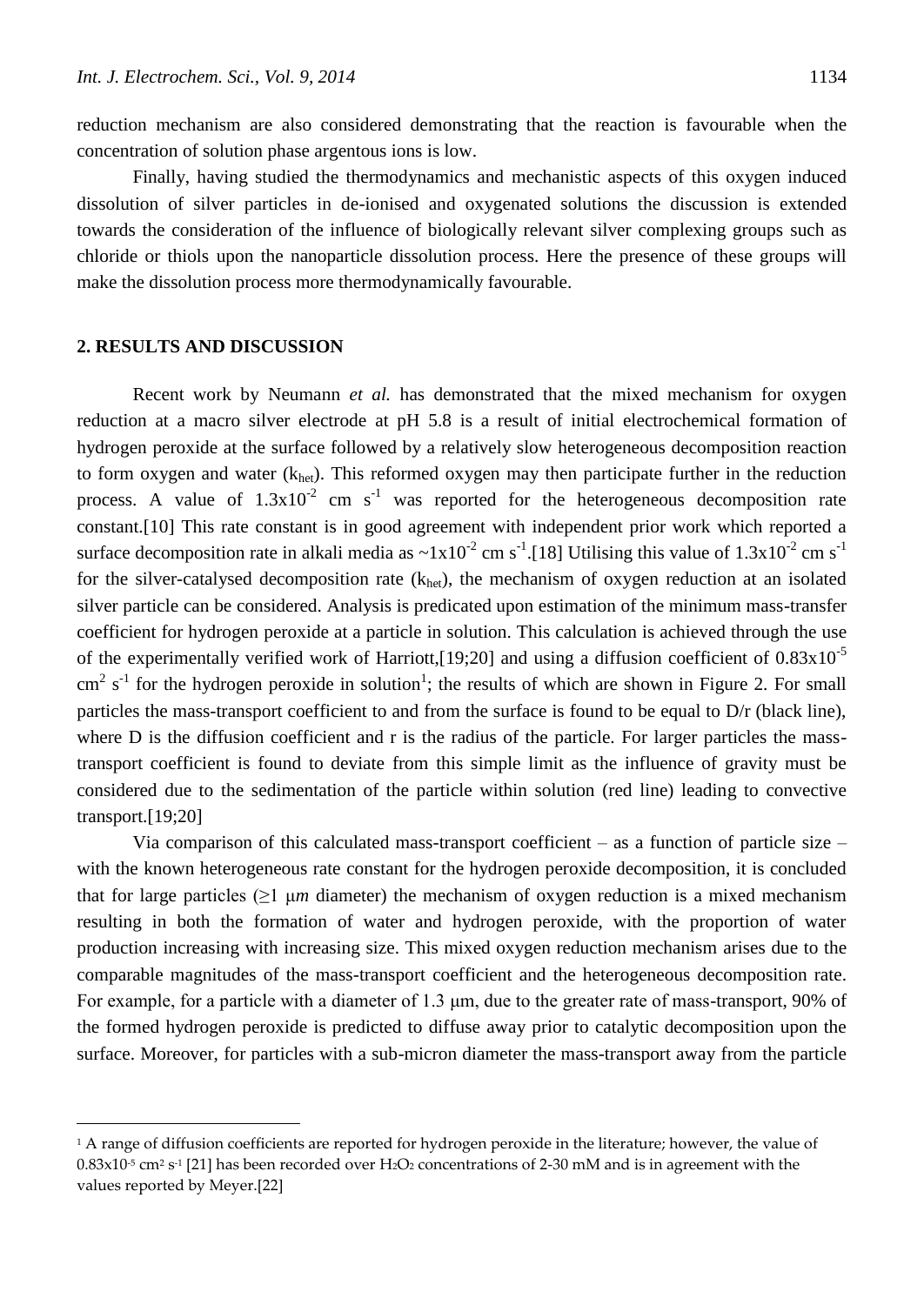is even greater and so nearly all of the formed  $H_2O_2$  intermediate will escape from the particles' surface prior to catalytic decomposition at the metallic interface.



**Figure 2.** Calculated minimum (i.e. only considering the terminal velocity) mass-transfer coefficient of  $H<sub>2</sub>O<sub>2</sub>$  to the surface of a spherical particle in solution, as compared to the heterogeneous rate constant ( $k<sub>het</sub>$ ) for the surface decomposition of H<sub>2</sub>O<sub>2</sub>. Black line: diffusion only steady-state mass-transport to an isolated particle  $(= D/r)$  and red line: the corrected mass-transport coefficient accounting for sedimentation of the particle [19] under the force of gravity, note for small diameters the red line is equal to the uncorrected value. For the calculation, the difference in density of the silver and the aqueous solvent was taken as 9.5 g cm-3 with the density of water being 1 g cm<sup>-3</sup> and the dynamic viscosity of water was taken to be 0.89 cP at 298 K.[23]

This conclusion indicates that for the aerobic dissolution of silver *nanoparticles*, the oxygen reduction mechanism is likely to follow a two-electron pathway resulting in the formation of hydrogen peroxide. Previous work in the literature has verified the formation of hydrogen peroxide during the dissolution process in de-ionised water,[14] corroborating this mechanistic interpretation. Due to this alteration to the proposed mechanism (a two- versus a four-electron reduction), the oxidative dissolution process and its thermodynamics require re-evaluation. The standard potential for the twoelectron reduction of oxygen, as given by,

$$
O_2 + 2H_{(aq)}^+ + 2e^- \rightleftharpoons H_2O_{2(aq)} \tag{1}
$$

is +0.695 V (vs NHE).[17] Consequently, even in acidic media (and in the absence of Ag+ complexing species such as chloride or thiols) the dissolution is *not* thermodynamically favourable ( $E^{\theta}$ <sub>(Ag/Ag+)</sub> = +0.799 V [vs NHE]). However, due to the initially extremely low Ag+ concentration in solution and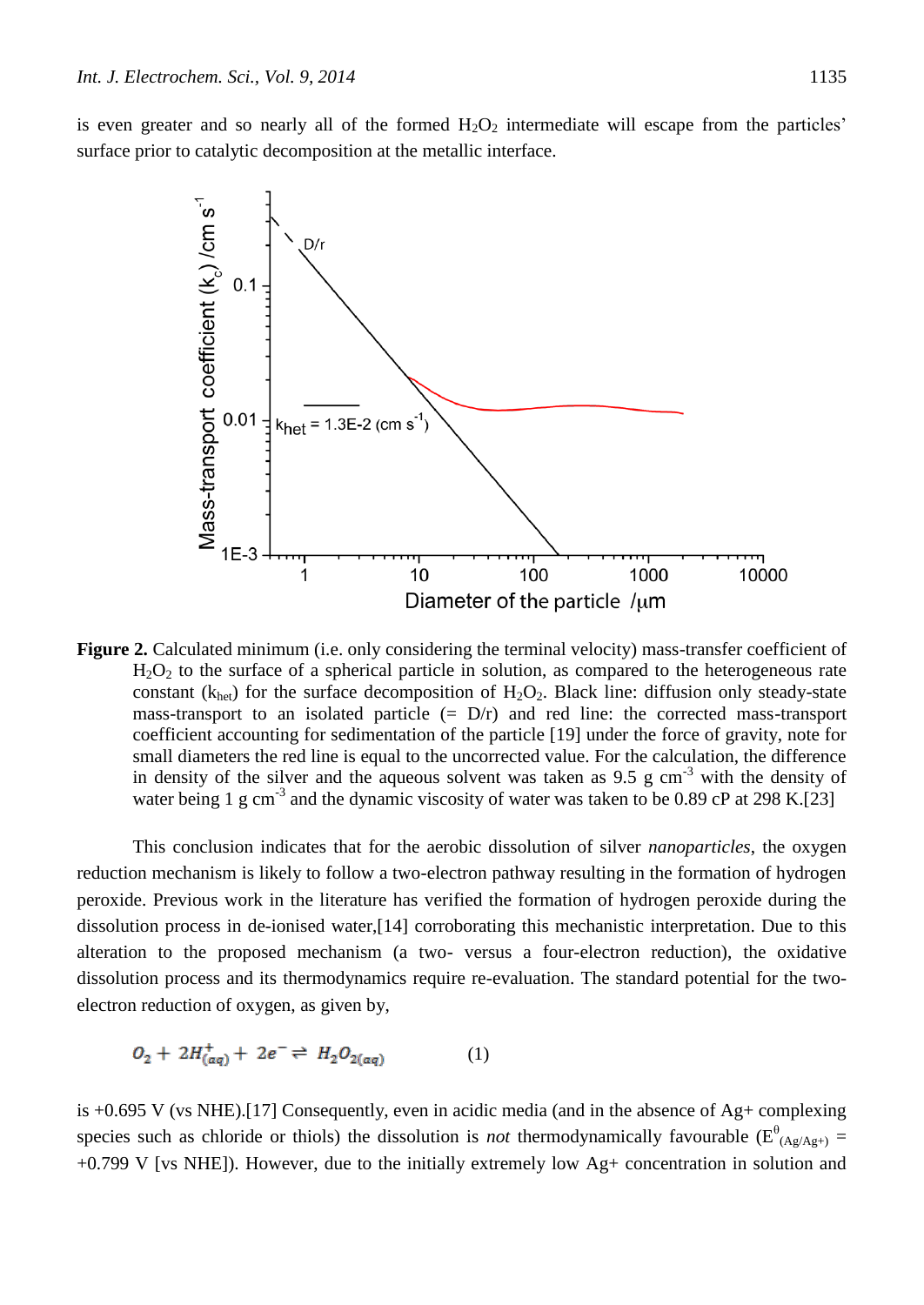from consideration of the Nernst equation it can be seen that the driving force towards dissolution will be significant. For example, in accordance with the Nernst equation, for even a 1 μM solution phase concentration of Ag+ in solution the potential of the Ag/Ag+ couple is  $+0.444$  V (vs NHE). This analysis of the thermodynamics is corroborated by the fact that the dissolution of the silver nanoparticles does not go to completion and limits to what is ascribed to be an equilibrium value. [24]

Due to particle agglomeration [15] many fundamental studies on nanoparticle dissolution have been undertaken with de-ionised water or low ionic strength media. Extrapolation of this experimental evidence to more complex biological systems is neither obvious nor facile. In terms of the influence of agglomeration upon the oxygen reduction mechanism, work by Schlager *et al.* noted that for macrophages exposed to silver nanoparticles the maximum agglomerate size within the cells was found to be of the order of 2 μ*m*.[5] Therefore, on the basis of the above discussion it would seem likely that even here in the confined cellular environment the *main* operative pathway will be a twoelectron reduction mechanism for oxygen to form hydrogen peroxide. It should, however, be noted that hydrogen peroxide occurs naturally within a cellular environment and is present either as a metabolic by-product or due to its use as a signalling molecule. For healthy cells the intracellular concentration is limited to micromolar concentrations.[25] Due to the relatively high in vivo oxygen concentration, the proposed reduction mechanism for oxygen reduction at the silver nanoparticle interface will likely result in relatively high localised concentrations of  $H_2O_2$ . Consequently, the observation of enhanced levels of oxidative stress of cells exposed to silver nanoparticles, may in part, reflect the release of  $H_2O_2$  via aerobic dissolution of the nanoparticle.

Within biological systems the presence of both chloride and of thiol containing species is of likely major significance. First, for thiol functionalities, due to both the high formation constant of Ag+ with thiol groups (cf. log  $Kf = 11.9$  for cysteine[26]) and the high concentration of thiols present within a cellular environment (in the mitochondria the protein surface exposed thiol groups have concentrations as high as 60-90mM[27]) it is likely that any Ag+ released into the cell will rapidly become sequestered through thiol binding. In contrast, literature has concluded that due to the relatively high chloride concentrations in biological systems of interest (30-150mM), the release of Ag+ will result in a supersaturated AgCl solution.[28] In light of the above comments this conclusion seems unlikely. Moreover, any free (i.e non-thiol bound) Ag+ will likely be solubilised as  $AgCl_x^{(1-x)}$ complexes[29] due to the low (non-thiol bound) Ag+ concentration and the large chloride to Ag+ ratio. Second, the presence of both these thiol functionalities and the relatively high chloride concentrations will have a significant effect on the thermodynamics of the oxygen reduction process. In the absence of chloride or thiols the dissolution process is,

$$
O_2 + 2Ag_{(s)} + 2H_{(aq)}^+ \rightleftharpoons H_2O_2 + 2Ag_{(aq)}^+(2)
$$
 (2)

However, in the presence of chloride and/or thiols, this equilibrium will be shifted to the right due to complexation with the formed  $Ag+$ . Consequently, on this basis, it is predicted that within the cellular environment the dissolution of the nanoparticles may – in contrast to the ex-situ studies – go to completion.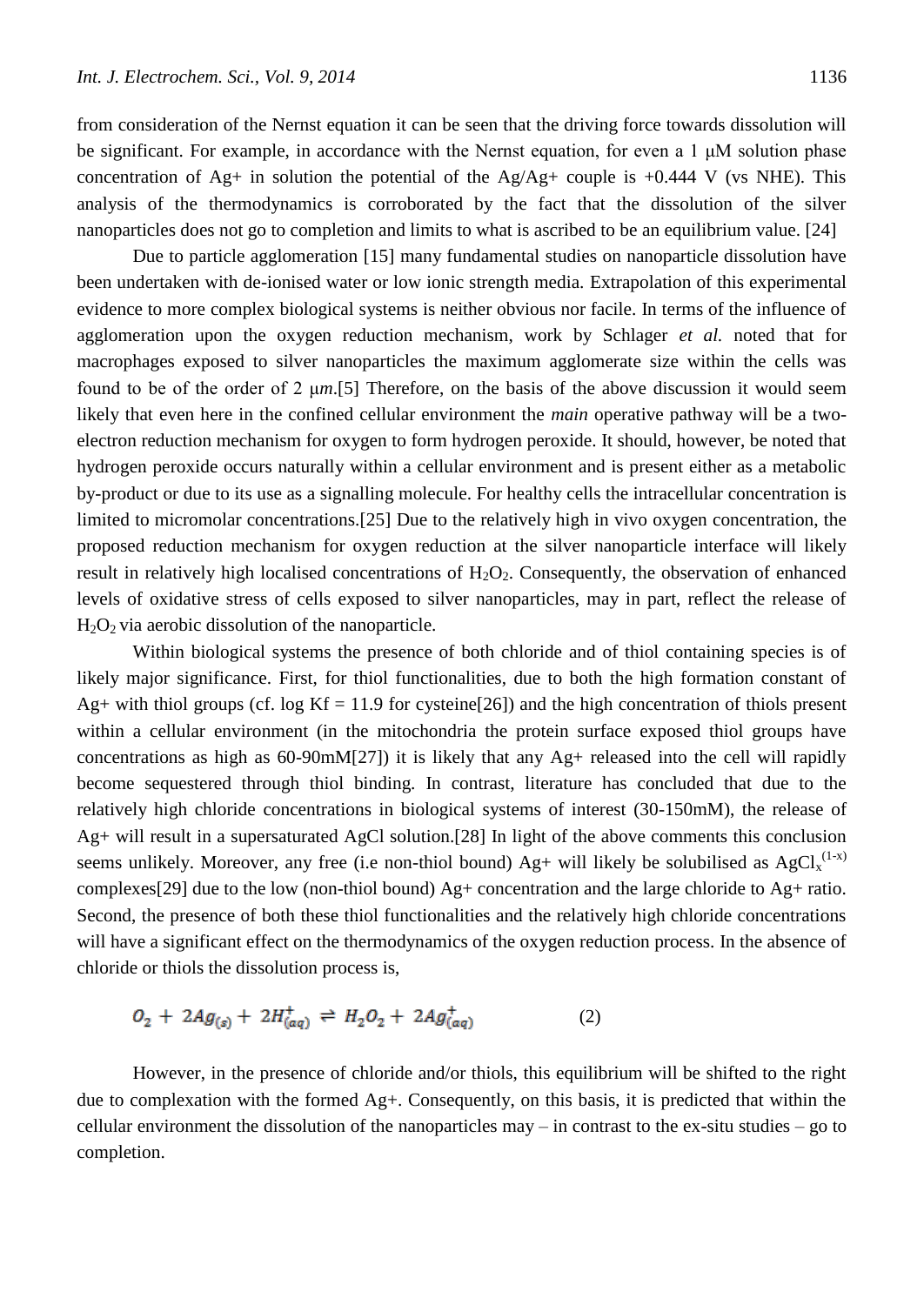More generally, the example highlighted within this text is a paradigmatic example of how a multi-step redox reaction may be profoundly altered at the sub-micron/nano level not due to an inherent change in the interfacial kinetics or thermodynamics of the reaction but due to the alteration of the mass-transport to and from the interface.

### **4. CONCLUSION**

The interplay between mass-transport and the heterogeneous rate constant for the decomposition of  $H_2O_2$  is of significant importance for interpreting the dissolution of silver nanoparticles in aqueous oxygenated systems. The combination of the relatively slow heterogeneous rate constant for the decomposition of  $H_2O_2$  on silver and the dependency of the mass-transport away from the particle on its dimensions, means that, for sufficiently small particles ( $\leq 1 \mu m$ ) the dissolution process will be driven by the two-electron, two-proton reduction of oxygen. This value of the 1μ*m* is obtained through consideration of the relative rate of the mass-transport of hydrogen peroxide at an isolated particle  $(\sim D/r$  for small particles) as compared to its rate of heterogeneous decomposition  $(1.3x10<sup>-2</sup>$  cm s<sup>-1</sup>) upon the metallic interface. Above this size limit the dissolution reaction is predicted to tend towards that found for macroscopic (bulk) silver, where the formation of water will become more pronounced. The presence of Ag+ complex species such as chloride or thiol functionalities in solution can make this dissolution process more thermodynamically favourable. In summary, beyond the inherent toxicity of the formed argentous ions,[6] the concomitant release of hydrogen peroxide may help explain the enhanced toxicity of silver nanoparticles over their macroscopic counter parts.

#### ACKNOWLEDGEMENTS

The research leading to these results has received partial funding from the European Research Council under the European Union's Seventh Framework Programme (FP/2007-2013) / ERC Grant Agreement n. [320403]. KT was supported by a Marie Curie Intra European Fellowship within the 7th European Community Framework Programme. EL thanks the UMU Incoming Mobility Programme ACTion for the financial support.

#### **References**

- 1. B. Nowack, *Science,* 330 (2010) 1054–1055
- 2. S. A. Blaser, M. Scheringer, M. MacLeod and K. Hungerbühler, *Sci. Total Environ.,* 390 (2008) 396–409
- 3. S. Chernousova and M. Epple, *Angew. Chem. Int. Ed.*, 52 (2013) 1636–1653
- 4. E. Bolea, J. Jimenez-Lamana, F. Laborda, I. Abad-Alvaro, C. Blade, L. Arolab and J. R. Castillo, *Analyst,* (2013) DOI:10.1039/c3an01443f
- 5. C. Carlson, S. M. Hussein, A. M. Schrand, L. K. Braydich-Stolle, K. L. Hess, R. L. Jones and J. J. Schlager, J. Phys. Chem. B, 112 (2008) 13608–13619
- 6. Z. M. Xiu, J. Ma and P. J. J. Alvarez, *Environ. Sci. Technol.*, 45 (2011) 9003–9008
- 7. C. Greulich, D. Braun, A. Peetsch, J. Diendorf, B. Siebers, M. Epple and M. Koller, *RSC Adv.*, 2 (2012) 6981–6987
- 8. J.-M. Savéant, *Chem. Rev.*, 108 (2008) 2348–2378
- 9. B. B. Blizanac, P. N. Ross and N. M. Markovic, *J. Phys. Chem. B*, 110 (2006) 4735–4741